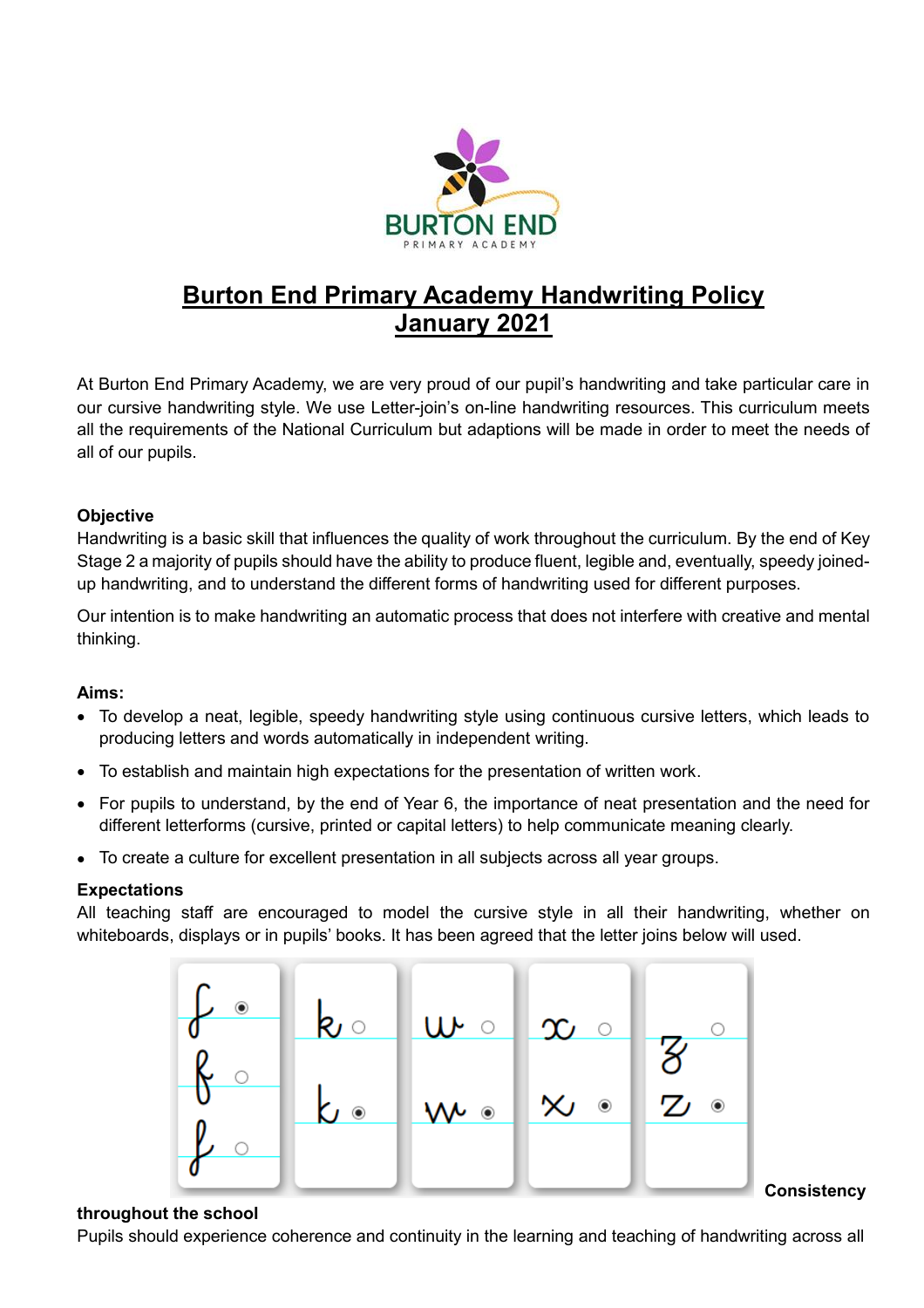school years and be encouraged to take pride in the presentation of their work. Our objective is to help pupils enjoy learning and developing their handwriting with a sense of achievement and pride.

# **Handwriting frequency**

Handwriting is a cross-curricular task and will be taken into consideration during all lessons. Formal teaching of handwriting will be carried out daily in Reception and Key Stage 1 and at least 3 times a week in Key Stage 2. Sessions should last for approximately for 10-15 minutes to ensure Key Stage targets are met.

## **Pens and pencils**

Children will start handwriting using a pencil. When fine motor skills have been established a handwriting pen can be used. Pen licenses will be given to pupils who are able to show neat, joined up handwriting.

#### **Inclusion**

For children who experience handwriting difficulties due to fine motor development, including those who are left-handed and those with special educational needs, the appropriate additional support will be put into place through differentiation.

#### **Handwriting at Home**

Pupils are encouraged to practise their handwriting at home by using the pupil log-in for Letter-join. Teachers will set specific tasks such as:

- Magic Patterns
- Magic Words
- PhonicsMatch
- Word Search
- Word Bank
- Write it Right!

Children can also watch the word and letter animations and practice and explore other handwriting resources on Letter-join.

#### **Progression**

**Nursery and the SEND unit** focus on the development of handwriting skills. This includes the introduction of how to hold a pencil correctly, how to sit correctly, how to write from left to write. Handwriting focuses around the development of gross and fine motor in order to build the muscles and skills needs to write. As pupils progress from mark making to letter formation, the focus is on the correct formation of letters by starting and ending at the correct points. When appropriate, lead outs on letters are included in preparation for Reception.

**Reception** pupils will be taught short handwriting lessons on a daily basis. It starts in Reception with Getting Ready for Handwriting including fine and gross motor skills warm-up exercises, correct sitting position and tripod pencil grip. When writing, pupils will use cursive lettering with no lead ins until they are confident. This will follow the font of Letter-join – no lead in.

- enhancing gross motor skills such as air-writing, pattern-making and physical activities
- exercises to develop fine motor skills such as mark-making on paper, whiteboards, sensory trays, iPads, tablets, etc.
- becoming familiar with letter shapes, their sounds, formation and vocabulary
- correct sitting position and pencil grip for handwriting
- pre-cursive patterns
- easy letters and words
- harder letters and words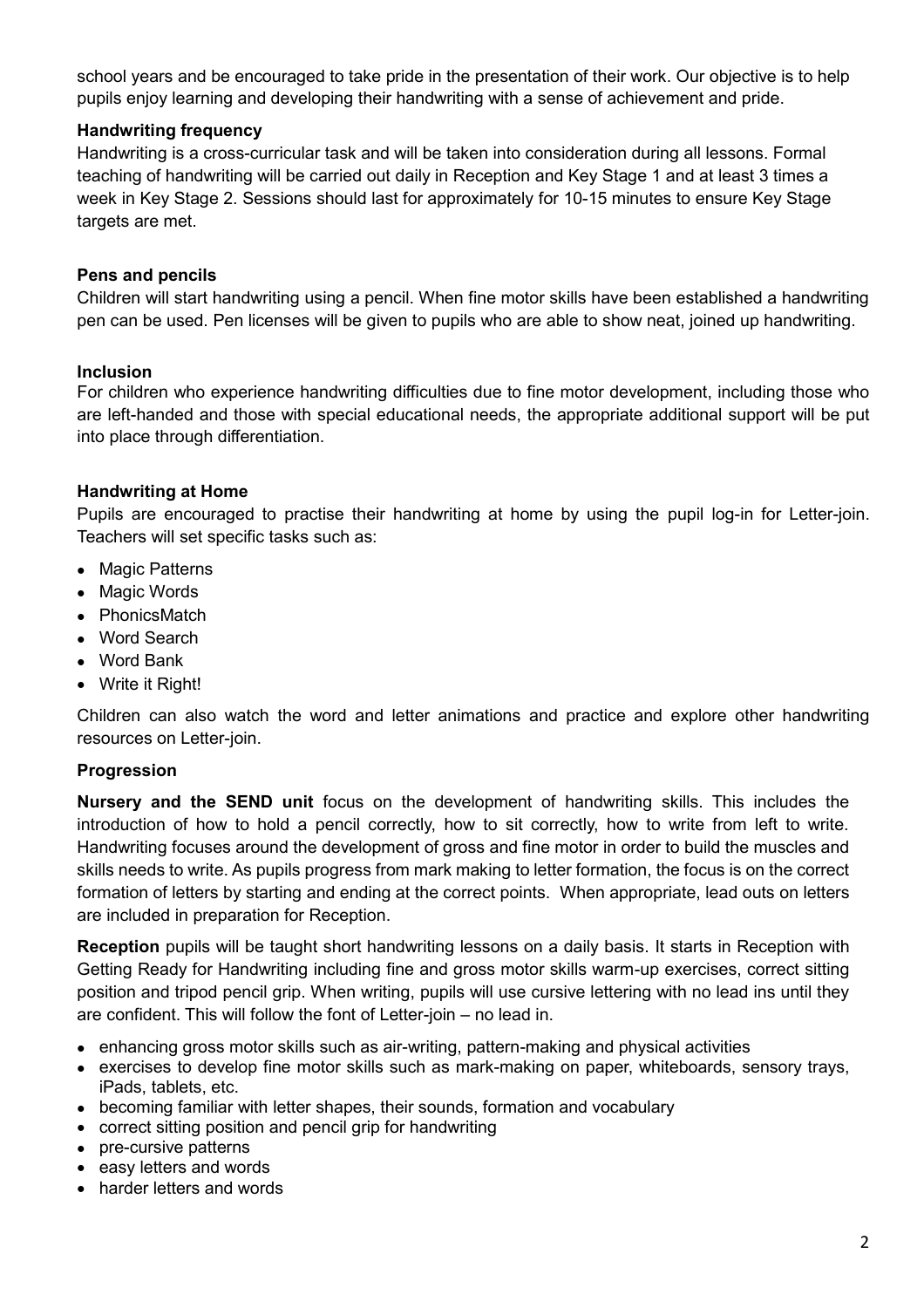By the end of Reception, children should be able to recognise and form all the lowercase letters of the alphabet and write words using the correct joining techniques.

In Early Years Foundation Stage and Year 1 pupils use the Success For All rhymes which teaches pupils correct letter formation. Success For All is part of the reading and writing curriculum implemented at Burton End Primary Academy. Displays are in Early Years and Key Stage 1 classes to support pupils with this.

# **Key Stage 1: Years 1 and 2**

Key Stage 1 builds on the firm foundations acquired in Reception. It continues with

- gross and fine motor skills exercises
- strengthening cursive handwriting, learning and practice
- numerals, capitals and printed letters; where and when to use, learning and practice
- KS1 SATs SPaG exercises

In **Year 1** pupils also look at print as well as cursive letter formation. They will build on the progress made in Reception by being taught lead ins to form their letters. This is the font Letter-join air – lead in.

By the end of Year 1, children should be confident in writing all the capital and printed letters, numbers and symbols and start to become familiar with their use.

**Year 2** includes lessons to improve letter formation and orientation of letters through regular practice and to support spelling, grammar and punctuation in readiness for KS1 SATs. The sections in this module cover:

- **•** letter families
- high frequency words
- joining techniques
- sequencing sentences
- dictation exercises
- times table facts
- SPaG practice for KS1 SATs

With the regular handwriting practice, children should be developing the fluency and speed of their writing. With children developing their handwriting skills, pupil's will form letters with lead in and out. This will progress to joined up handwriting. This is known as Letter-join air. The refinement of joined up handwriting will be developed within the Key Stage 2 curriculum.

#### **Lower Key Stage 2: Years 3 and 4**

Learning at lower KS2 focuses on pupils using a cursive style throughout their independent writing in all subjects, helping to refine their handwriting in line with the requirements of each lesson. Handwriting skills will cover topics such as dictation, double letters, number vocabulary, palindromes, tongue twisters, MFL, onomatopoeia, simile and statutory spellings.

**Year 4** focuses on using handwriting practice to support other subjects in the curriculum and, at the same time, builds on fluency and consistency. This module aims to promote meaningful links with other subjects such as English, maths, science, geography and French. Making such links enables children to apply the skills they are learning in context and also provides depth to the curriculum.

Learners will continue to build on producing fluent, consistent and legible handwriting through the regular practice offered in this module's lessons.

By the end of lower Key stage 2, children will have practised applying size-appropriate handwriting to all areas of the curriculum whilst maintaining fluency and legibility.

#### **Upper Key Stage 2: Years 5 and 6**

More advanced handwriting techniques will be taught during two weekly lessons: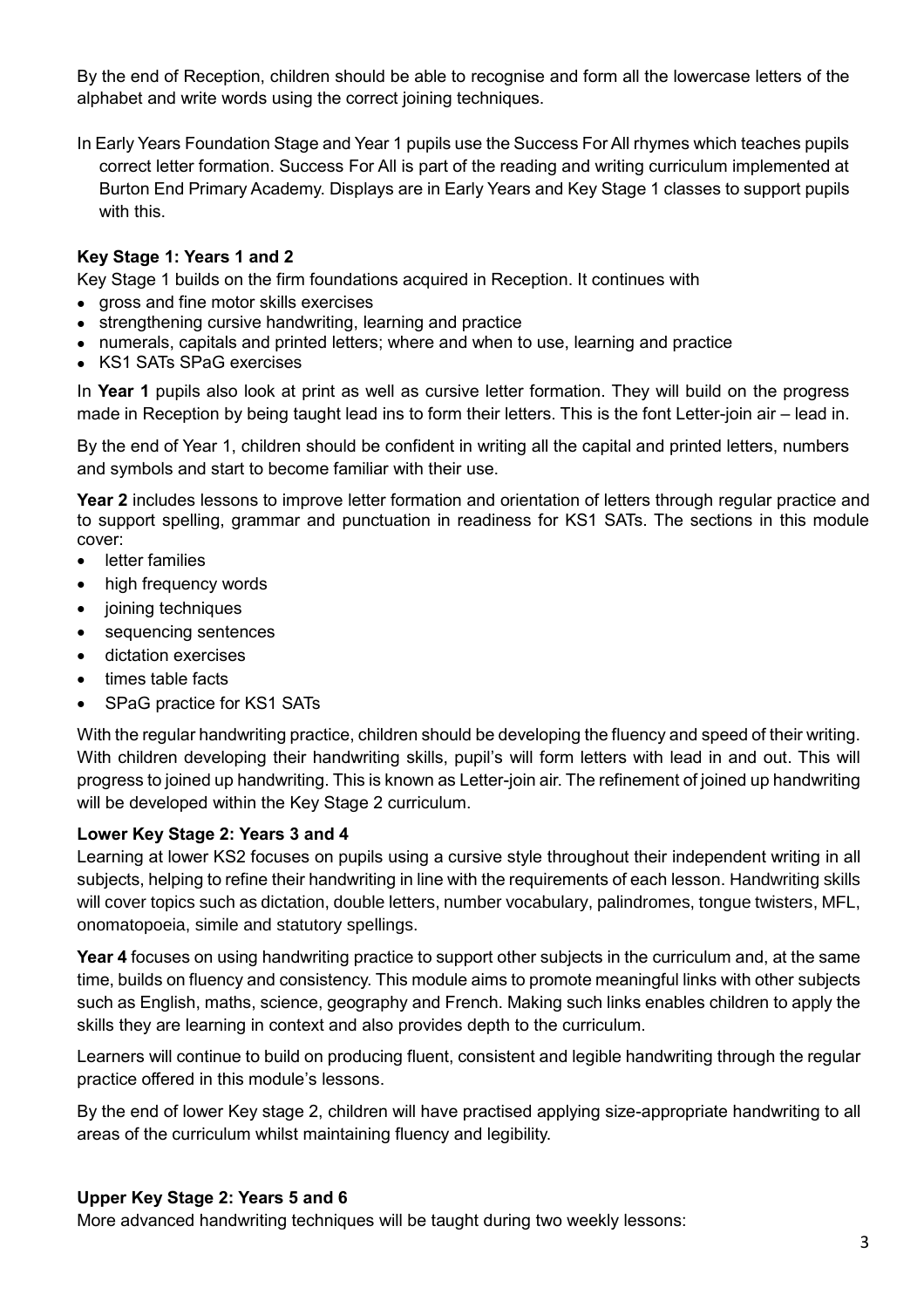- reinforcing cursive handwriting across the curriculum
- form-filling/labelling using printed and capital letters
- dictation exercises promoting quick note-taking and speedy handwriting writing skills
- KS2 SATs spelling, punctuation and grammar practice

Learners have plenty of opportunity to develop the stamina and skills to write at length, with accurate spelling and punctuation. With Letter-join's wide range of resources they will be able to work towards producing consistently neat and well-presented handwriting in all curriculum subjects.

On completing this module, children should be producing cursive writing automatically, enabling them to focus on the content of their work rather than the process of writing.

**Year 6** presents learners with a range of tasks where they have to decide on an appropriate style of handwriting. Promoting speedy, fluent writing continues to be a strong feature. Challenging dictation exercises will refine pupils' revising and checking skills as well as boosting their handwriting speed, stamina and fluency. A range of curriculum-based worksheets will give pupils the opportunity to practise writing at length.

Opportunities for GPS are also incorporated into Year 6 handwriting lessons. Lessons are designed to support year 6 pupils in meeting expected standards for spelling, punctuation and grammar, with lots of SPaG preparation and plenty of handwriting practice.

By the end of this module, children should be able to adapt their handwriting for a range of tasks and purposes and to create different effects. They should be clear about what standard of handwriting is appropriate for a particular task, for example, quick notes, a final handwritten version, an un-joined style or capital letters. All of these writing styles are covered in this module.

# **Equality and SEND**

All of our pupils have equal access to handwriting lessons and to the resources available. Handwriting will be tailored to meet pupil's individual learning needs. We recognise that some children take longer to develop the necessary skills and we cater for those children by providing additional opportunities for skills development. This includes the use of pencil grips and different types of pencils. In addition to this, Letterjoin have a catch-up programme for pupils who need additional support to join their handwriting in Years 5 and 6. As a result some pupils in Key stage 2 may require daily handwriting lessons in order to support their development. This can be used with small groups of pupils or on a one to one basis.

# **Home and Remote Learning**

Handwriting is part of our home learning and remote learning offer. All pupils have access to the Letterjoin at home. Teachers can set activities for pupils to complete. These are whole class activities. As part of remote learning, it is expected that handwriting skills will be taught weekly.

#### **Correct posture and pencil grip for handwriting**

Pupils should be taught to sit correctly at a table, holding a pencil comfortably and correctly.

SITTING POSITION

Sit with a straight back, not leaning over the page

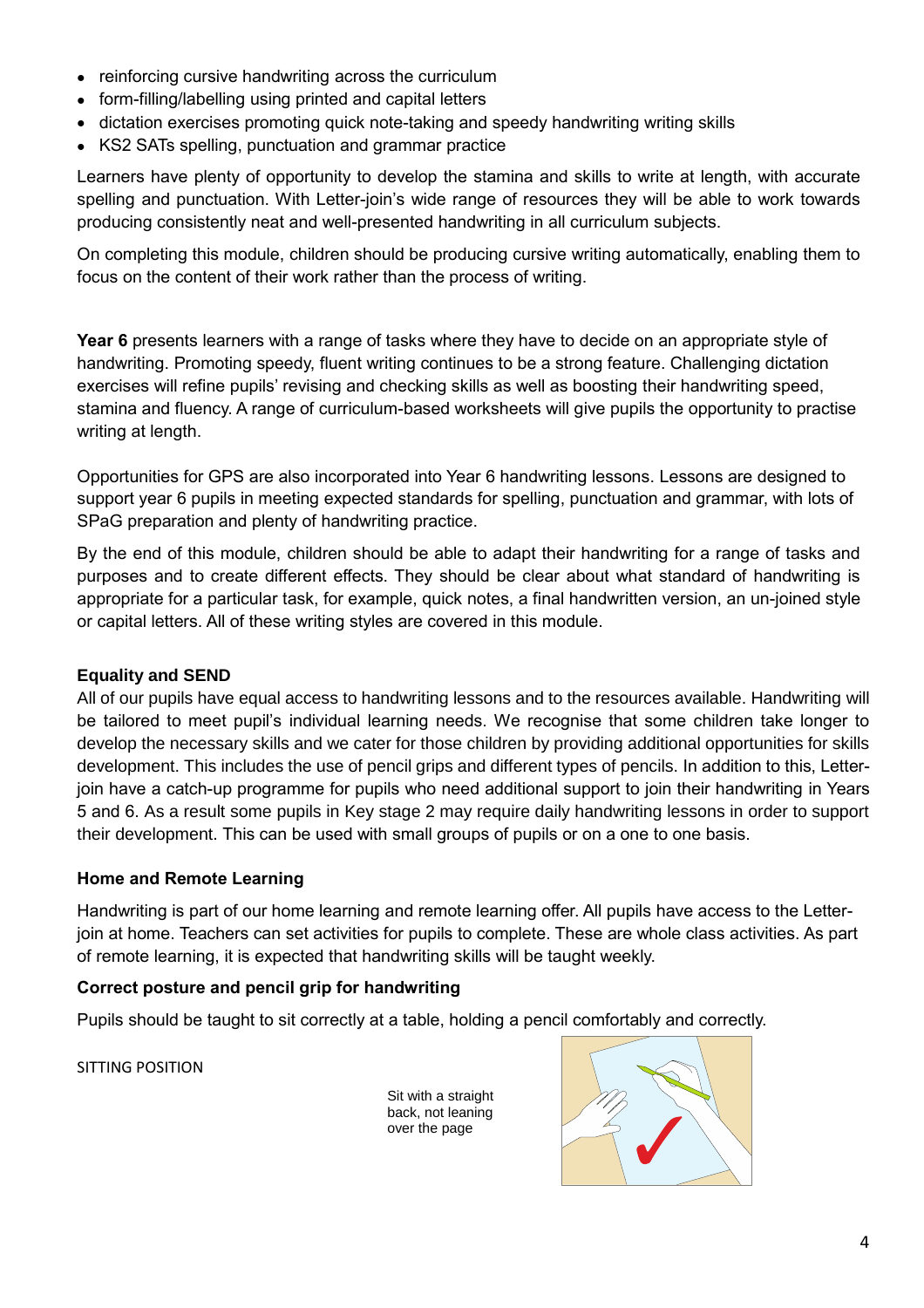



# **Left-handed children**

Left-handed children may find it difficult to follow the movements of right-handed teachers as they model letter formation (and vice versa). Teachers should demonstrate to left-handers on an individual or group basis.

- Left-handed pupils should sit to the left of a right-handed child so that they are not competing for space.
- Pupils should position the paper/book to their left side and slanted, as shown.
- Pencils should not be held too close to the point as this can interrupt pupils' line of vision.
- Extra practice with left-to-right exercises may be necessary before pupils write left-to-right automatically.



#### **The Tripod Pencil Grip**

Both right and left handed children should be encouraged to use the tripod grip which allows the pen/pencil to be held securely whilst allowing controlled movements of the pen/pencil nib. We use the Tripod Grip Rhyme: